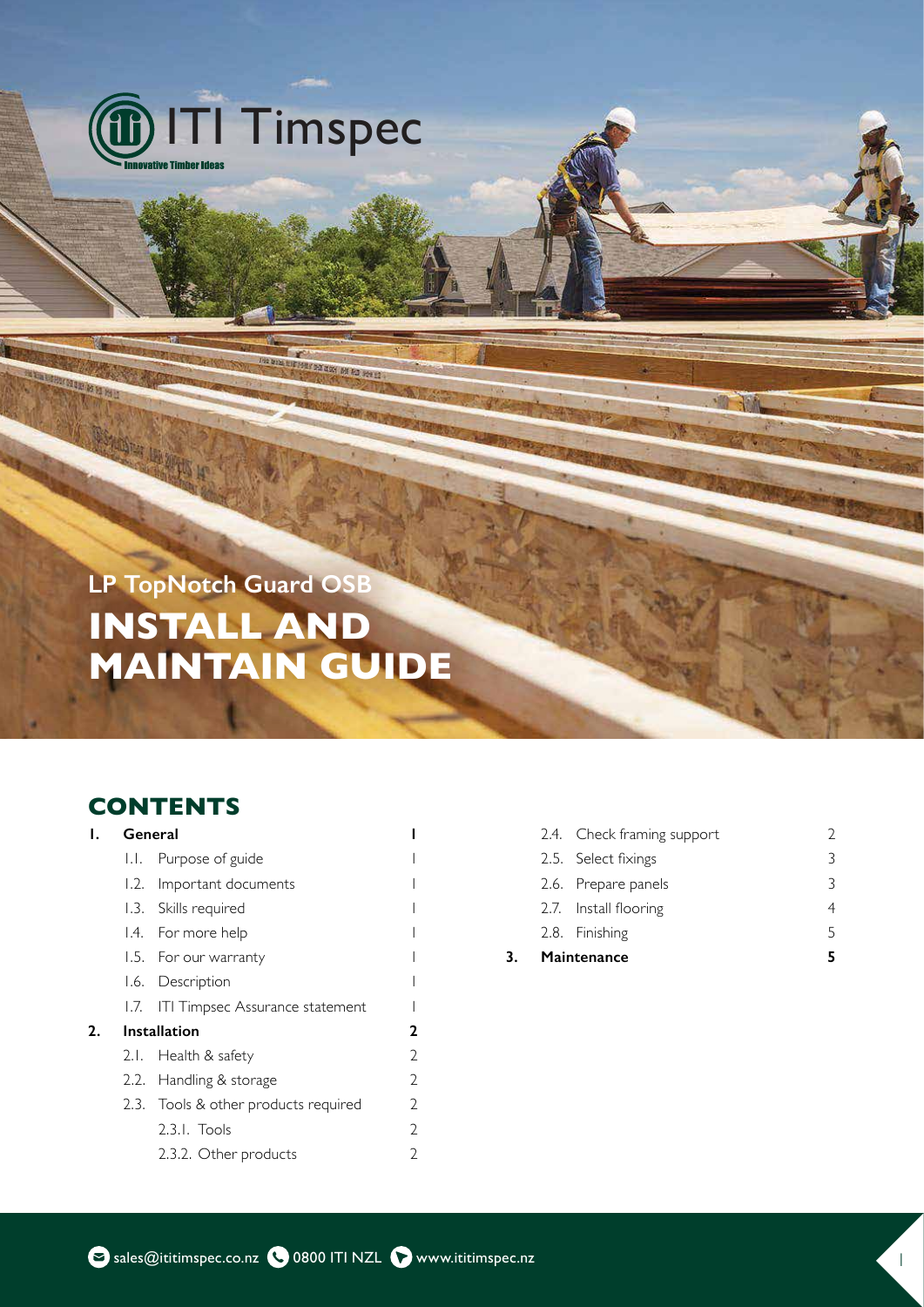

# **1. GENERAL**

# **1.1. PURPOSE OF GUIDE**

This guide provides advice on handling, installing and maintaining LP TopNotch Guard OSB panels.

# **1.2. IMPORTANT DOCUMENTS**

This guide must be read in conjunction with the:

- ▶ LP TopNotch Guard OSB pass<sup>™</sup>
- > LP TopNotch Guard OSB warranty.

### **1.3. SKILLS REQUIRED**

To install LP TopNotch Guard OSB panels the installer must, at a minimum, be a competent DIYer.

# **1.4. FOR MORE HELP**

Technical assistance is available at sales@ititimspec.co.nz.

While all reasonable efforts have been made to ensure the accuracy of information provided, this is a guide only. It may be subject to change.

### **1.5. FOR OUR WARRANTY**

Refer to www.ititimspec.co.nz.

### **1.6. DESCRIPTION**

LP TopNotch Guard OSB is an oriented strand board (OSB) engineered structural wood panel. It is manufactured from rectangular wood strands blended with thermal-set, waterproof adhesives and arranged in cross-directional layers that are pressure-bonded. The LP Topnotch Guard OSB 350 panels are boron-treated to H3.1. The LP Topnotch Guard OSB 100 panels are untreated.

The panels also achieve a material group number of 3.

The panels are manufactured from wood from Sustainable Forestry Initiative certified programmes.

The panels have tongue and groove edges and a moisture-resistant edge seal. The panels also incorporate a RainChannel® notch system that allows water to drain quickly from the surface during the construction phase. The panels are  $1220 \times 2440 \times 18$  (W  $\times$  L  $\times$  T, mm).

### **1.7. ITI TIMPSEC ASSURANCE STATEMENT**

For scope, limitations and assurance refer to the ITI Timspec LP TopNotch Guard OSB pass™.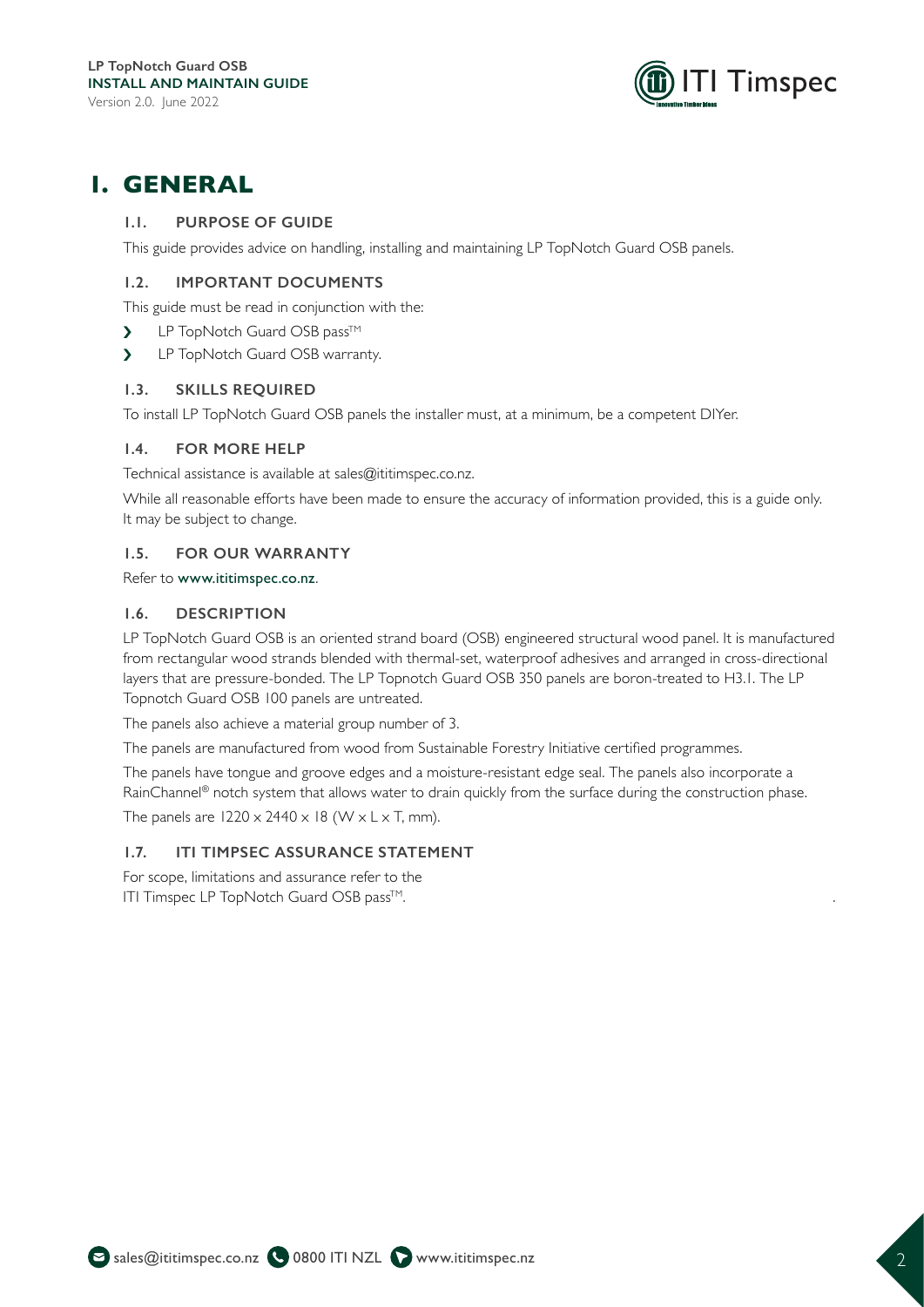

# **2. INSTALLATION**

# **2.1. HEALTH & SAFETY**

Take all necessary steps to ensure your safety and the safety of others:

- ightharpoonup ensure adequate ventilation or mechanical dust extraction when cutting or drilling
- I ensure the panels are well supported when cutting
- I wear appropriate safety equipment, clothing and footwear
- I use all tools in accordance with the relevant instruction manuals
- $\sum$  clear the work area of any obstructions before work starts
- In ensure edge protection and/or appropriate scaffold is installed where working at height.

For further information refer to:

- $\triangleright$  WorkSafe. [7/2018] Small Construction Sites, The Absolutely Essential Health and Safety Toolkit.
- i WorkSafe. [12/2016] *Health and Safety at Work, Quick Reference Guide.*

# **2.2. HANDLING & STORAGE**

Take care when transporting, handling and storing LP TopNotch Guard OSB panels to avoid damage to the panels.

Unload panels by hand and carry on edge. If unloading mechanically, ensure there is a minimum of two wellspaced supports or ensure support with a pallet to avoid excessive bending or sagging. A spreader bar may be needed when using a crane or hiab.

If stored on-site, stack panels flat on a dry surface and at least 150 mm off the ground. Cover the panels.



Ensure the area where the panels are stored is dry, well-ventilated, out of direct sunlight and away from any heat source.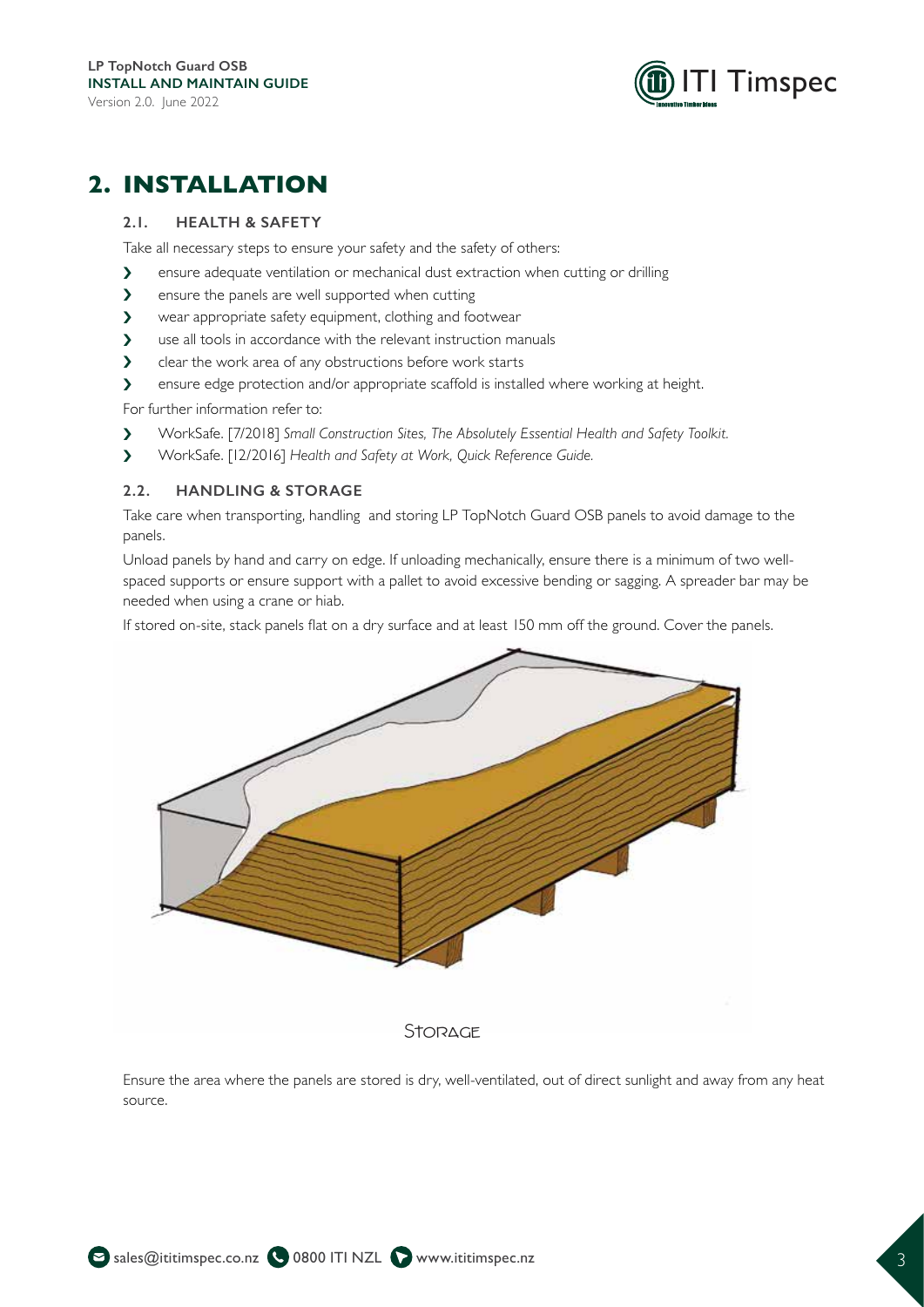

# **2.3. TOOLS & OTHER PRODUCTS REQUIRED**

#### 2.3.1. Tools

- $\lambda$  fine-tooth hand saw or power saw
- $\sum$  jig saw
- $\sum$  drill
- > pin or nail gun
- > sandpaper
- > hole saw and speed bits.

#### 2.3.2. Other products

- $\sum$  adhesives (compatible with treatment hazard class H3.1 boron for LP Topnotch Guard 350 panels)
- $\lambda$  fixings
- $\sum$  fillers.

# **2.4. CHECK FRAMING SUPPORT**

Ensure the proposed location of use falls within the allowed scope and limitations of the pass<sup>TM</sup>. Select the appropriate panel (LP Topnotch Guard 100 or LP Topnotch Guard 350) for the use.

Confirm that the sub-floor framing allows for a minimum crawl space of 450 mm from the underside of the joists to clear ground.

Confirm that the framing has sufficient structural strength.

Confirm that the framing is level and true to plane.

Confirm that the underside of the LP Topnotch Guard OSB has a minimum clearance of 550 mm from clear ground.

Joist spacings must be no more than 600 mm centres.

If possible, check the moisture content of the framing especially where there is evidence that the framing has been allowed to get wet. The framing members should have a moisture content of no more than 18 %.

### **2.5. SELECT FIXINGS**

Hot-dipped galvanized fastenings or stainless steel fastenings (in areas prone to water splash) are recommended. Panels may be fixed using the following options:

### 2.5.1. Timber framing

- $\angle$  60 x 2.8 mm flat head or jolt head nails with panel adhesive
- $\geq$  65 x 2.87 mm D head, ring shank mechanical gun nails (set depth to 1 mm below surface)
- $\sum$  IO g x 45 mm countersunk, coarse thread woodscrews (stainless steel for wet areas prone to splash).

# 2.5.2. Steel framing

I Tek self drilling 45 mm 10 g screws.

### **2.6. PREPARE PANELS**

Cut panels using a fine-tooth hand or power skill saw.

Where panels are to be fixed with screws, pre-drill 2.4 mm pilot holes to prevent splitting. Drill the holes approximately 2 mm–3 mm deeper than the screw depth. Do not overtighten screws as it will reduce their holding strength.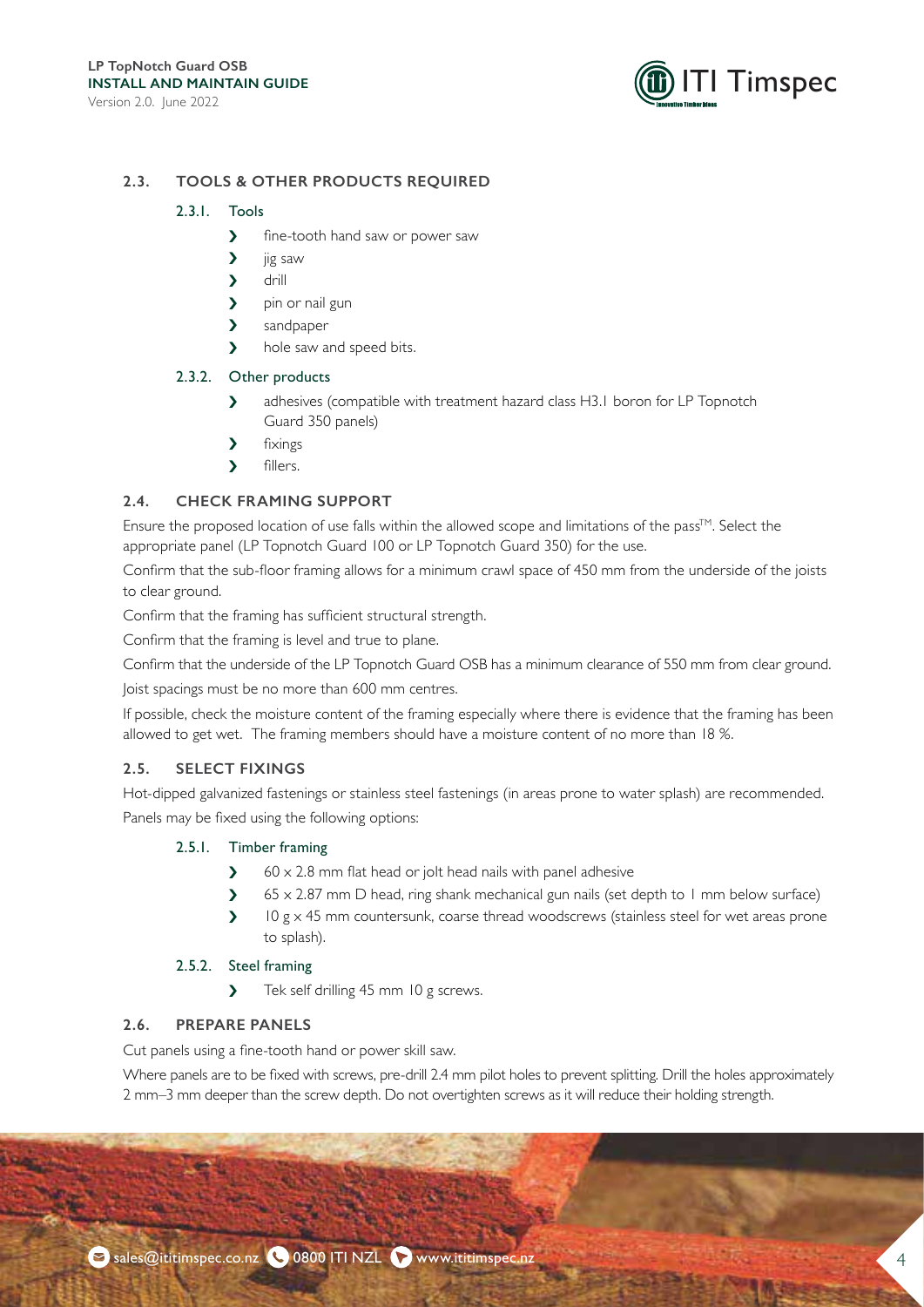

### **2.7. INSTALL FLOORING**

Ensure the panels are laid perpendicular to the joists in a staggered pattern. Allow 2 mm-3 mm expansion gap between panel joints allowing for movement.

It is recommended that all panel edges are supported. Alternatively, and as a minimum, where the panel is not supported directly over a joist it is recommended that the tongue and groove edge is within 150 mm of the support. Fixings are required at 150 mm centres, no less than 7 mm from the panel edge around the perimeter and a maximum of 300 mm centres through the body of the panel.